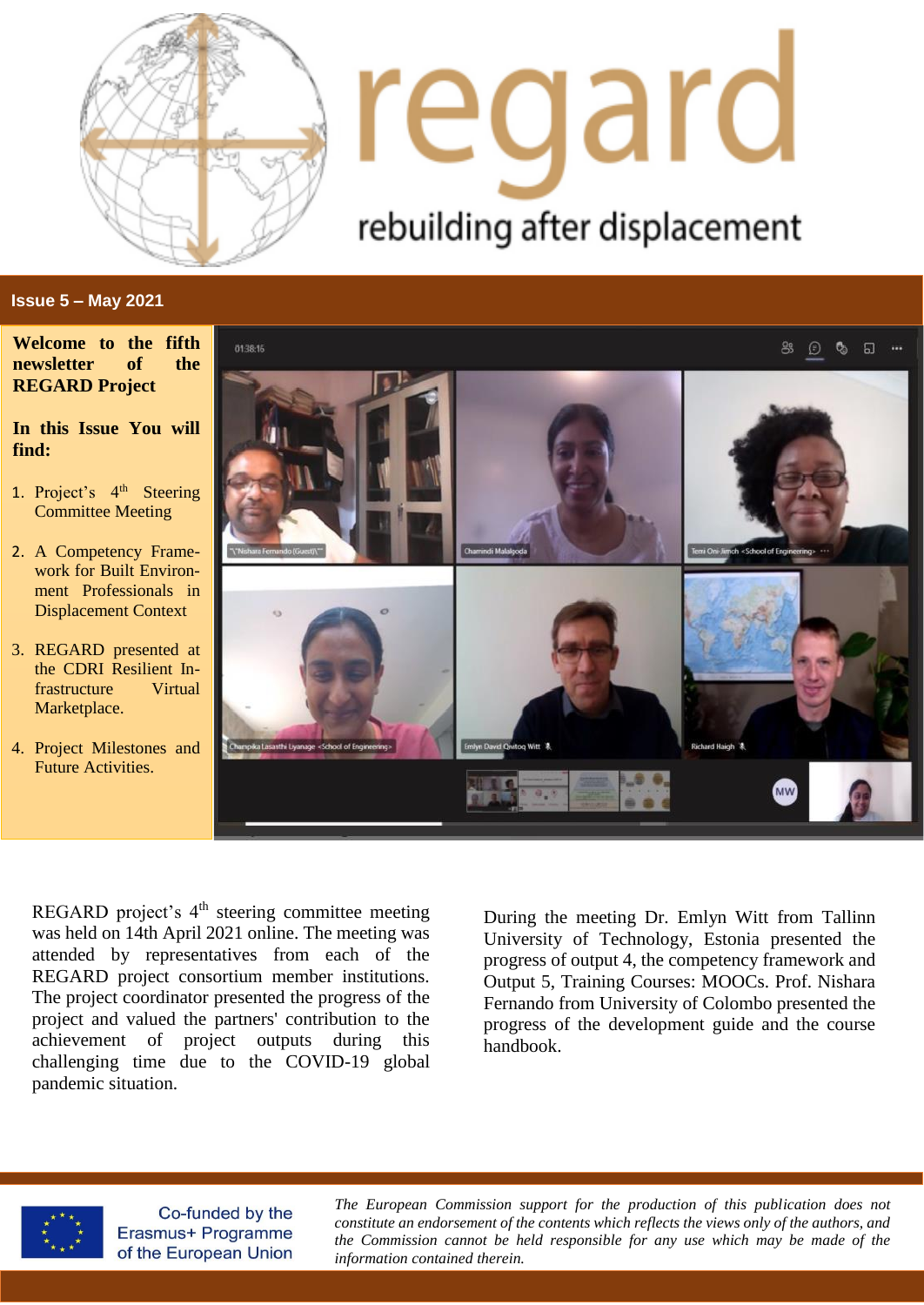# **A Competency Framework for Built Environment Professionals in Displacement Context**

The REGARD (REbuildinG AfteR Displacement) project aims to develop competencies in rebuilding communities following disaster and conflict-induced mass displacements from the perspective of the built environment.

This report reflects Intellectual Output O4 of the REGARD project in which a competency framework for Built Environment (BE) professionals to address the needs of the host and displaced communities was derived. This competency framework forms the basis for developing a series of training courses for BE professionals as well as policy recommendations to BE professional bodies for upgrading professional competencies.

The competency framework was developed in a threestep process as follows:

- 1. Identifying and categorising relevant BE professionals.
- 2. Deriving an initial competency framework by reviewing the data collected through literature reviews and interview surveys in earlier RE-GARD project activities to identify competencies relevant to BE professionals.
- 3. Refining and validating the competency framework using a Delphi technique with an international panel of 19 experts and 3 rounds of questioning.

The emerging understanding of mass displacement from the perspective of BE professional competencies revealed several insights as follows:

- A significant proportion of the competencies identified were relevant to all professionals (not just BE professionals) and related to their need to understand the mass displacement context. Further competencies identified were particularly relevant to BE professionals and some were even occupation-specific in their relevance.
- Country contexts differed considerably in terms of BE professionals' involvement in mass displacement-related activities.
- BE professionals are hardly mentioned in some countries' data, but they have an important role in mitigating the effects of mass displacement and promoting social cohesion.
- That role relates to enabling displaced people's access to services through the provision of the necessary infrastructure to deliver services (e.g. housing, transport, schools, etc.) and also through the appreciation of the interrelationships that exist between these accesses (e.g. language, transport, health and employment).

#### 3. OCCUPATIONAL COMPETENCIES refer to the role of specific Built Environment occupations in mass displacement relevant to professionals and practitioners in

Built Environment occupations and roles

#### 2. BUILT ENVIRONMENT (INDUSTRY-WIDE) **COMPETENCIES:**

refer to the role of the Built Environment in mass displacement are relevant to all Built Environment professionals and practitioners

### 1. FOUNDATIONAL COMPETENCIES:

refer to the context of mass displacement are relevant to all professionals and practitioners with an interest in mass displacement

Figure 1: REGARD Competency Framework for BE professionals



Co-funded by the Erasmus+ Programme of the European Union

*The European Commission support for the production of this publication does not constitute an endorsement of the contents which reflects the views only of the authors, and the Commission cannot be held responsible for any use which may be made of the information contained therein.*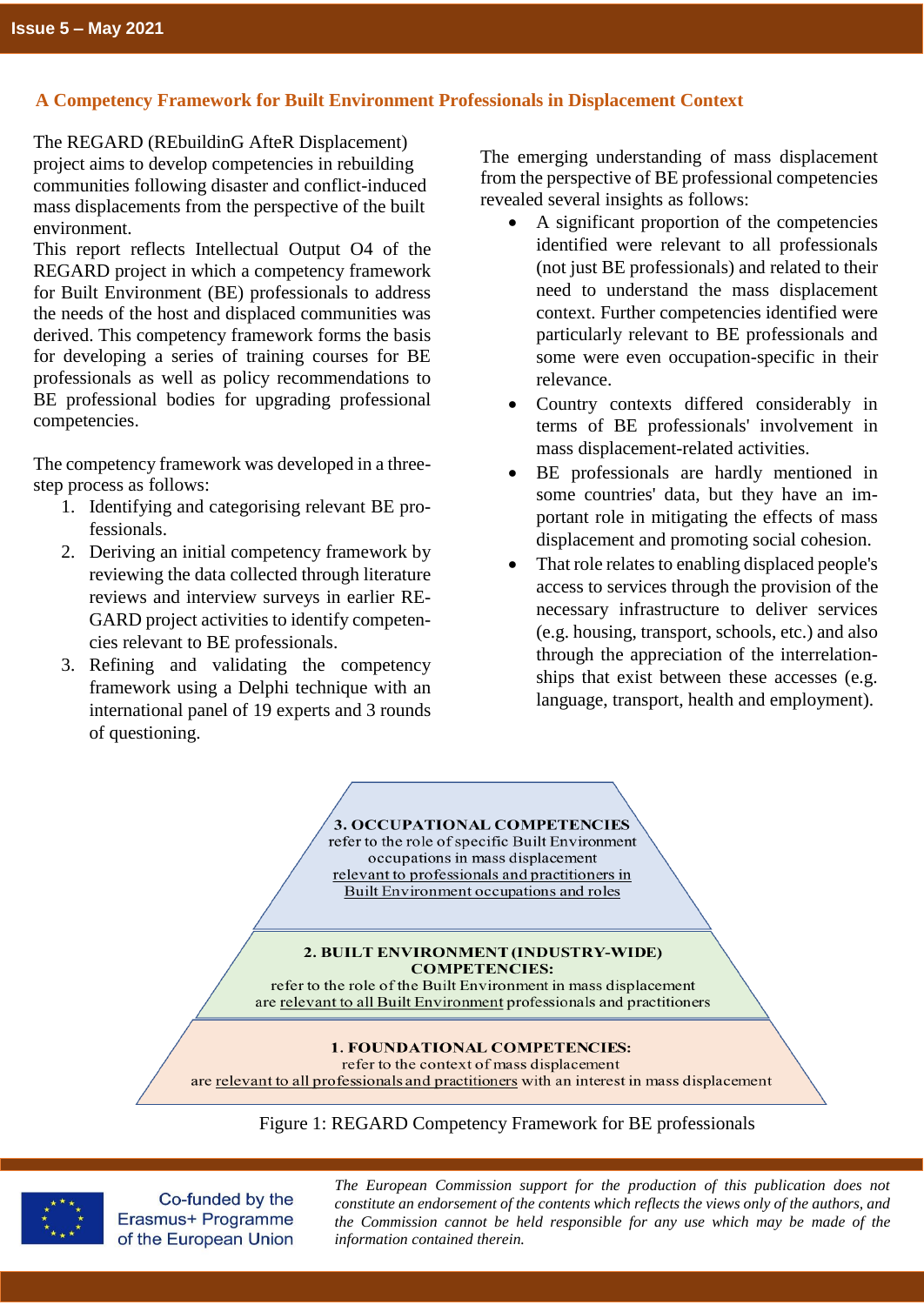Based on the findings of the desk study, an initial competency framework was derived comprising 3 tiers of competencies as follows;

- 1. Foundational competencies (of relevance to all professionals with an interest in mass displacement).
- 2. Industry-wide competencies (applicable to all BE professionals)
- 3. Occupational competencies (applicable to a subset of BE professionals)

The initial competency framework was then subjected to a Delphi process in which an international panel of 19 experts was questioned in 3 rounds in order to refine and validate it.

The resulting, final competency framework is shown in the figure 1.

The complete list of competencies identified can be found in the output report.

The REGARD project team would like to thank all the members of the international panel of experts for their insights, efforts and patience in participating in the

# **REGARD presented at the CDRI Resilient Infrastructure Virtual Marketplace**



To strengthen the market for disaster and climate resilient infrastructure systems, the Coalition for Disaster Resilient Infrastructure (CDRI) developed an online CDRI Resilient Infrastructure Marketplace to match demand from CDRI Member Countries requiring technical services and assistance with companies, universities and organizations that can provide services to meet this demand. Beyond being a transactional facility, the Marketplace will help promote and structure the market for disaster and climate resilient infrastructure systems and products.

The CDRI Resilient Infrastructure Marketplace featured as a virtual exhibition and networking space at ICDRI (17 to 19 March 2021) where conference participants were able to learn about new solutions offered by public and private sector agencies. REGARD virtual exhibition stall: E-poster, E-flyer and project Description were featured at the CDRI Resilient Infrastructure Marketplace at CDRI 2021, Virtual Exhibition, 17- 19/03/ 2021.



Co-funded by the Erasmus+ Programme of the European Union

*The European Commission support for the production of this publication does not constitute an endorsement of the contents which reflects the views only of the authors, and the Commission cannot be held responsible for any use which may be made of the information contained therein.*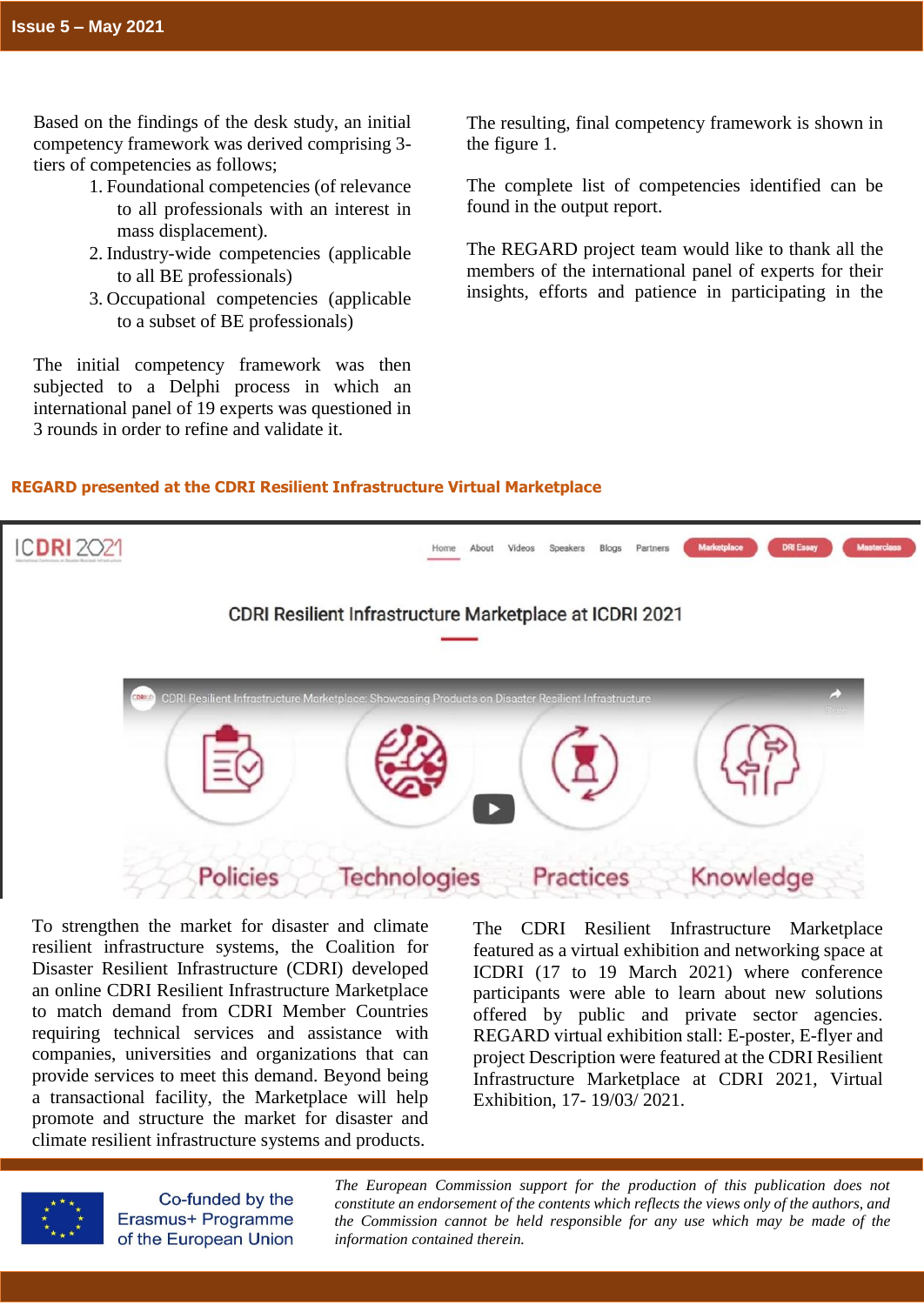# **Project Milestones and Future Activities**



Figure 2: REGARD milestones

Figure 2 illustrates the project milestones of the REGARD project from start to end. The greycoloured milestones are the milestones which have already been achieved and the brown-coloured milestones will be achieved in the future as the project processes. Accordingly, the project is designed around 10 intellectual outputs and 4 multiplier events.

Out of 10 outputs, 4 outputs have been achieved and project is now in the process of achieving  $5<sup>th</sup>$ and  $6<sup>th</sup>$  outputs. Accordingly, Intellectual output 1 investigated the needs of the communities following a disaster and conflict-induced mass displacements in the perspective of built environment.

The finding of output 1 was disseminated at the stakeholder seminar which was held in Estonia on the 13th September 2019. The Output 2 developed a synthesis report on the role of the built environment in enhancing social cohesion between host and displaced communities and Output 3 focused on developing a guidance notes with recommendations on best practices of rebuilding host and displaced communities following disaster and conflict-induced mass displacements from the standpoint of the built environment.

The finding of output 2 was disseminated and validated at the stakeholder workshop which was held online on 12th May 2020.

Output 4 was completed in April 2021. As part of output 4, a competency framework was developed for Built Environment professionals to address the needs of the host and displaced communities.

As the next two milestones output 5 will develop Training courses (MOOCs) in catering the needs of the host and displaced communities and the virtual training environment and Output 6 will develop Course Handbook and training materials (OERs) for the training course in catering the needs of the host and displaced communities. The work plan for these two outputs were discussed and agreed at the virtual steering committee meeting which was held on 14th April 2021 online.



Co-funded by the Erasmus+ Programme of the European Union

 *the Commission cannot be held responsible for any use which may be made of the The European Commission support for the production of this publication does not constitute an endorsement of the contents which reflects the views only of the authors, and information contained therein.*